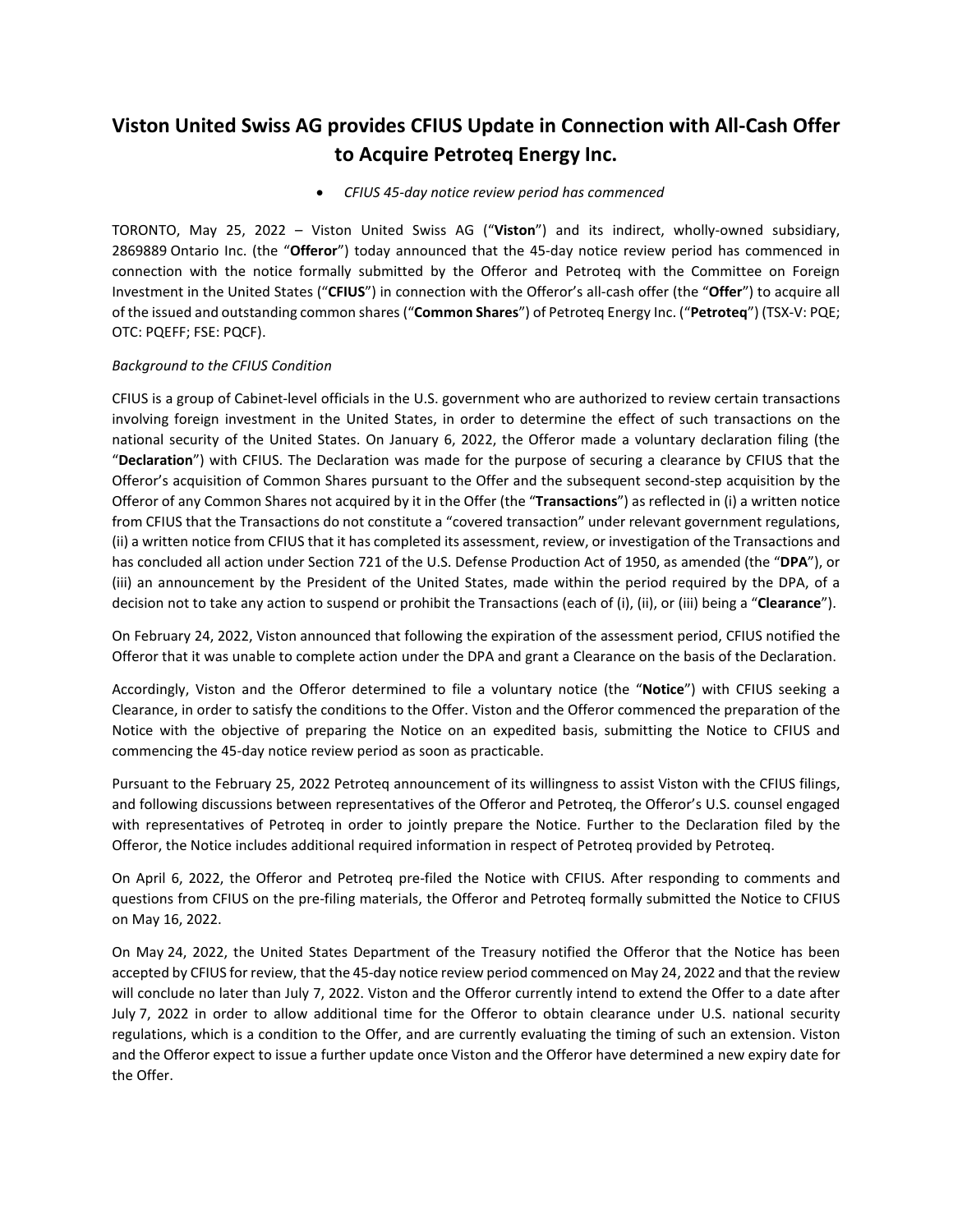#### **Summary of Offer Details**

Viston reminds Shareholders of the following key terms and conditions of the Offer:

- Shareholders will receive C\$0.74 in cash for each Common Share. The Offer represents a significant premium of approximately 279% based on the closing price of C\$0.195 per Common Share on the TSX-V on August 6, 2021, being the last trading day prior to the issuance of a cease trade order by the Ontario Securities Commission at which time the TSX-V halted trading in the Common Shares. The Offer also represents a premium of approximately 1,032% to the volume weighted average trading price of C\$0.065 per Common Share on the TSX-V for the 52-weeks preceding the German voluntary public purchase offer in April 2021.
- The Offer is expressed in Canadian dollars but Shareholders may elect to receive their consideration in the U.S. dollar equivalent amount.
- The Offer is currently open for acceptance until 5:00 p.m. (Toronto time) on June 17, 2022, unless the Offer is extended, accelerated or withdrawn by the Offeror in accordance with its terms.
- Registered Shareholders may tender by sending their completed Letter of Transmittal, share certificates or DRS statements and any other required documents to Kingsdale, as Depositary and Information Agent. Registered Shareholders are encouraged to contact Kingsdale promptly to receive guidance on the requirements and assistance with tendering.
- Beneficial Shareholders should provide tender instructions and currency elections to their financial intermediary. Beneficial Shareholders may also contact Kingsdale for assistance.
- The Offer is subject to specified conditions being satisfied or waived by the Offeror. These conditions include, without limitation: the Canadian statutory minimum tender condition of at least 50% +1 of the outstanding Common Shares being validly deposited under the Offer and not withdrawn (this condition cannot be waived); at least 50% +1 of the outstanding Common Shares on a fully diluted basis being validly deposited under the Offer and not withdrawn; the Offeror having determined, in its reasonable judgment, that no Material Adverse Effect exists; and receipt of all necessary regulatory approvals. Assuming that the statutory minimum tender condition is met and all other conditions are met or waived, the Depositary will pay Shareholders promptly following the public announcement of take-up and pay.

#### **For More Information and How to Tender Shares to the Offer**

Shareholders who hold Common Shares through a broker or intermediary should promptly contact them directly and provide their instructions to tender to the Offer, including any U.S. dollar currency election. Taking no action and not accepting the Offer comes with significant risks of shareholder dilution and constrained share prices. The deadline for Shareholders to tender their shares is currently June 17, 2022.

For assistance or to ask any questions, Shareholders should visit www.petrotegoffer.com or contact Kingsdale Advisors, the Information Agent and Depositary in connection with the Offer, within North America toll-free at 1- 866-581-1024, outside North America at 1-416-867-2272 or by e-mail at [contactus@kingsdaleadvisors.com.](mailto:contactus@kingsdaleadvisors.com)

#### **Advisors**

The Offeror has engaged Gowling WLG (Canada) LLP to advise on certain Canadian legal matters and Dorsey & Whitney LLP to advise on certain U.S. legal matters. Kingsdale Advisors is acting as Information Agent and Depositary.

## **About the Offeror**

The Offeror is an indirect, wholly-owned subsidiary of Viston, a Swiss company limited by shares (AG) established in 2008 under the laws of Switzerland. The Offeror was established on September 28, 2021 under the laws of the Province of Ontario. The Offeror's registered office is located at 100 King Street West, Suite 1600, 1 First Canadian Place, Toronto, Ontario, Canada M5X 1G5. The registered and head office of Viston is located at Haggenstreet 9, 9014 St. Gallen, Switzerland.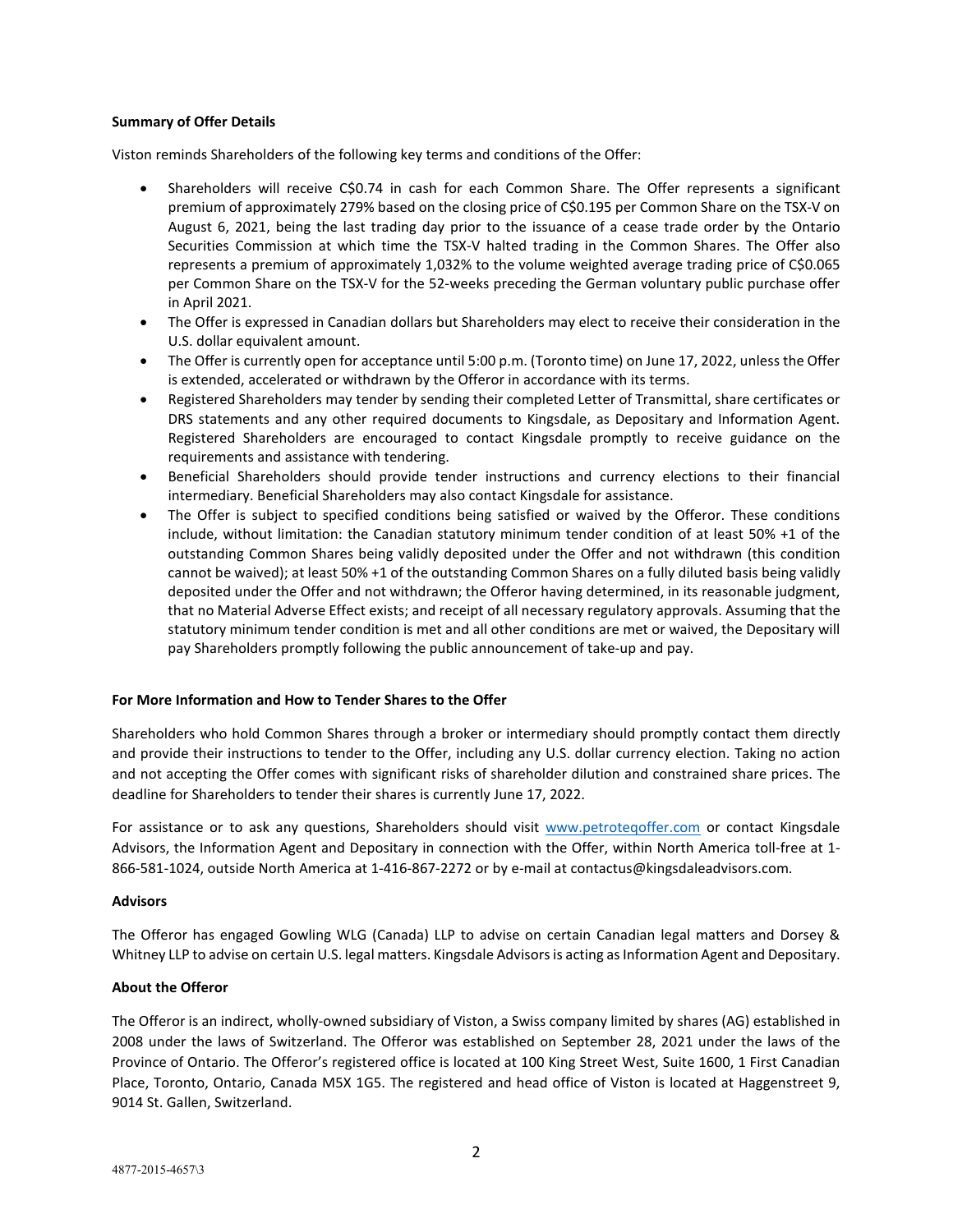Viston was created to invest in renewable energies and clean technologies, as well as in the environmental protection industry. Viston aims to foster innovative technologies, environmentally-friendly and clean fossil fuels and to help shape the future of energy. Since October 2008, Viston has undertaken its research, development and transfer initiatives in Saint Gallen, Switzerland. Viston has been working to optimize and adapt these technologies to current market requirements to create well-engineered products. Viston's work also includes the determination of technical and economic risks, as well as the search for financing opportunities.

#### **Caution Regarding Forward-Looking Statements**

Certain statements contained in this news release contain "forward-looking information" and are prospective in nature. Forward-looking information is not based on historical facts, but rather on current expectations and projections about future events, and are therefore subject to risks and uncertainties that could cause actual results to differ materially from the future results expressed or implied by the forward-looking information. Often, but not always, forward-looking information can be identified by the use of forward-looking words such as "plans", "expects", "intends", "anticipates", or variations of such words and phrases or statements that certain actions, events or results "may", "could", "should", "would", "might" or "will" be taken, occur or be achieved. Forwardlooking information contained in this news release includes, but is not limited to, statements relating to a further extension or extensions of the time for acceptance of the Offer; the expectations regarding the process for, and timing of, obtaining regulatory approvals; expectations relating to the Offer; estimations regarding the issued and outstanding Common Shares, including as measured on a fully-diluted basis; and the satisfaction or waiver of the conditions to consummate the Offer.

Although the Offeror and Viston believe that the expectations reflected in such forward-looking information are reasonable, such statements involve risks and uncertainties, and undue reliance should not be placed on such statements. Certain material factors or assumptions are applied in making forward-looking information, and actual results may differ materially from those expressed or implied in such statements. Important factors that could cause actual results, performance or achievements of the Offeror or the completion of the Offer to differ materially from any future results, performance or achievements expressed or implied by such forward-looking information include, among other things, the ultimate outcome of any possible transaction between Viston and Petroteq, including the possibility that Petroteq will not accept a transaction with Viston or enter into discussions regarding a possible transaction, actions taken by Petroteq, actions taken by security holders of Petroteq in respect of the Offer, that the conditions of the Offer may not be satisfied or waived by Viston at the expiry of the Offer period, the ability of the Offeror to acquire 100% of the Common Shares through the Offer, the ability to obtain regulatory approvals and meet other closing conditions to any possible transaction, including any necessary shareholder approvals, potential adverse reactions or changes to business relationships resulting from the announcement, pendency or completion of the Offer transaction or any subsequent transaction, competitive responses to the announcement or completion of the Offer, unexpected costs, liabilities, charges or expenses resulting from the proposed transaction, exchange rate risk related to the financing arrangements, litigation relating to the proposed transaction, the inability to engage or retain key personnel, any changes in general economic and/or industry-specific conditions, industry risk, risks inherent in the running of the business of the Offeror or its affiliates, legislative or regulatory changes, Petroteq's structure and its tax treatment, competition in the oil & gas industry, obtaining necessary approvals, financial leverage for additional funding requirements, capital requirements for growth, interest rates, dependence on skilled staff, labour disruptions, geographical concentration, credit risk, liquidity risk, changes in capital or securities markets and that there are no inaccuracies or material omissions in Petroteq's publicly available information, and that Petroteq has not disclosed events which may have occurred or which may affect the significance or accuracy of such information. These are not necessarily all of the important factors that could cause actual results to differ materially from those expressed in any of the Offeror's forward-looking information. Other unknown and unpredictable factors could also impact its results. Many of these risks and uncertainties relate to factors beyond the Offeror's ability to control or estimate precisely. Consequently, there can be no assurance that the actual results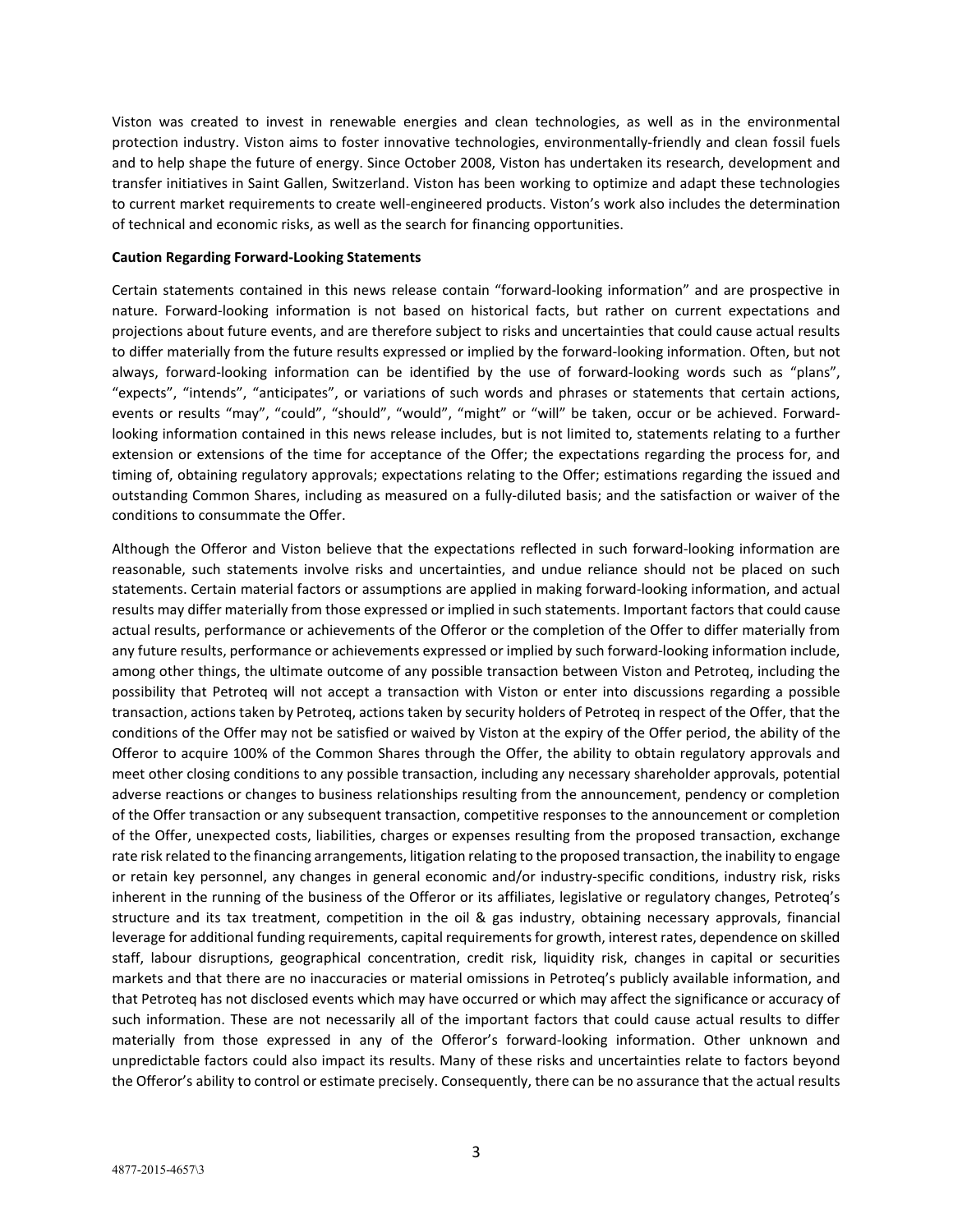or developments anticipated by the Offeror will be realized or, even if substantially realized, that they will have the expected consequences for, or effects on, the Offeror, its future results and performance.

Forward-looking information in this news release is based on the Offeror and Viston's beliefs and opinions at the time the information is given, and there should be no expectation that this forward-looking information will be updated or supplemented as a result of new information, estimates or opinions, future events or results or otherwise, and each of the Offeror and Viston disavows and disclaims any obligation to do so except as required by applicable Law. Nothing contained herein shall be deemed to be a forecast, projection or estimate of the future financial performance of the Offeror or any of its affiliates or Petroteq.

Unless otherwise indicated, the information concerning Petroteq contained herein has been taken from or is based upon Petroteq's and other publicly available documents and records on file with the Securities Regulatory Authorities and other public sources at the time of the Offer. Although the Offeror and Viston have no knowledge that would indicate that any statements contained herein relating to Petroteq, taken from or based on such documents and records are untrue or incomplete, neither the Offeror, Viston nor any of their respective officers or directors assumes any responsibility for the accuracy or completeness of such information, or for any failure by Petroteq to disclose events or facts that may have occurred or which may affect the significance or accuracy of any such information, but which are unknown to the Offeror and Viston.

### **Additional Information**

This news release relates to a tender offer which Viston, through the Offeror, has made to Shareholders. The Offer is being made pursuant to a tender offer statement on Schedule TO (including the Offer to Purchase and Circular, the Notice of Variation and Extension dated February 1, 2022, the Second Notice of Extension dated February 24, 2022, the Third Notice of Extension dated April 14, 2022, the letter of transmittal and other related offer documents) initially filed by Viston on October 25, 2021, as subsequently amended. These materials, as may be amended from time to time, contain important information, including the terms and conditions of the Offer. Subject to future developments, Viston (and, if applicable, Petroteq) may file additional documents with the Securities and Exchange Commission (the "**SEC**"). This press release is not a substitute for any tender offer statement, recommendation statement or other document Viston and/or Petroteq may file with the SEC in connection with the proposed transaction.

This communication does not constitute an offer to buy or solicitation of an offer to sell any securities. Investors and security holders of Petroteq are urged to read the tender offer statement (including the Offer to Purchase and Circular, the Notice of Variation and Extension dated February 1, 2022, the Second Notice of Extension dated February 24, 2022, the Third Notice of Extension dated April 14, 2022, the letter of transmittal and other related offer documents) and any other documents filed with the SEC carefully in their entirety if and when they become available as they will contain important information about the proposed transaction. Any investors and security holders may obtain free copies of these documents (if and when available) and other documents filed with the SEC by Viston through the web site maintained by the SEC at www.sec.gov or by contacting Kingsdale Advisors, the Information Agent and Depositary in connection with the offer, within North America toll-free at 1-866-581-1024, outside North America at 1-416-867-2272 or by e-mail at contactus@kingsdaleadvisors.com.

#### **For More Information**

Media inquiries:

Hyunjoo Kim Vice President, Strategic Communications and Marketing Kingsdale Advisors, Direct: 416-867-2357 [hkim@kingsdaleadvisors.com](mailto:hkim@kingsdaleadvisors.com)